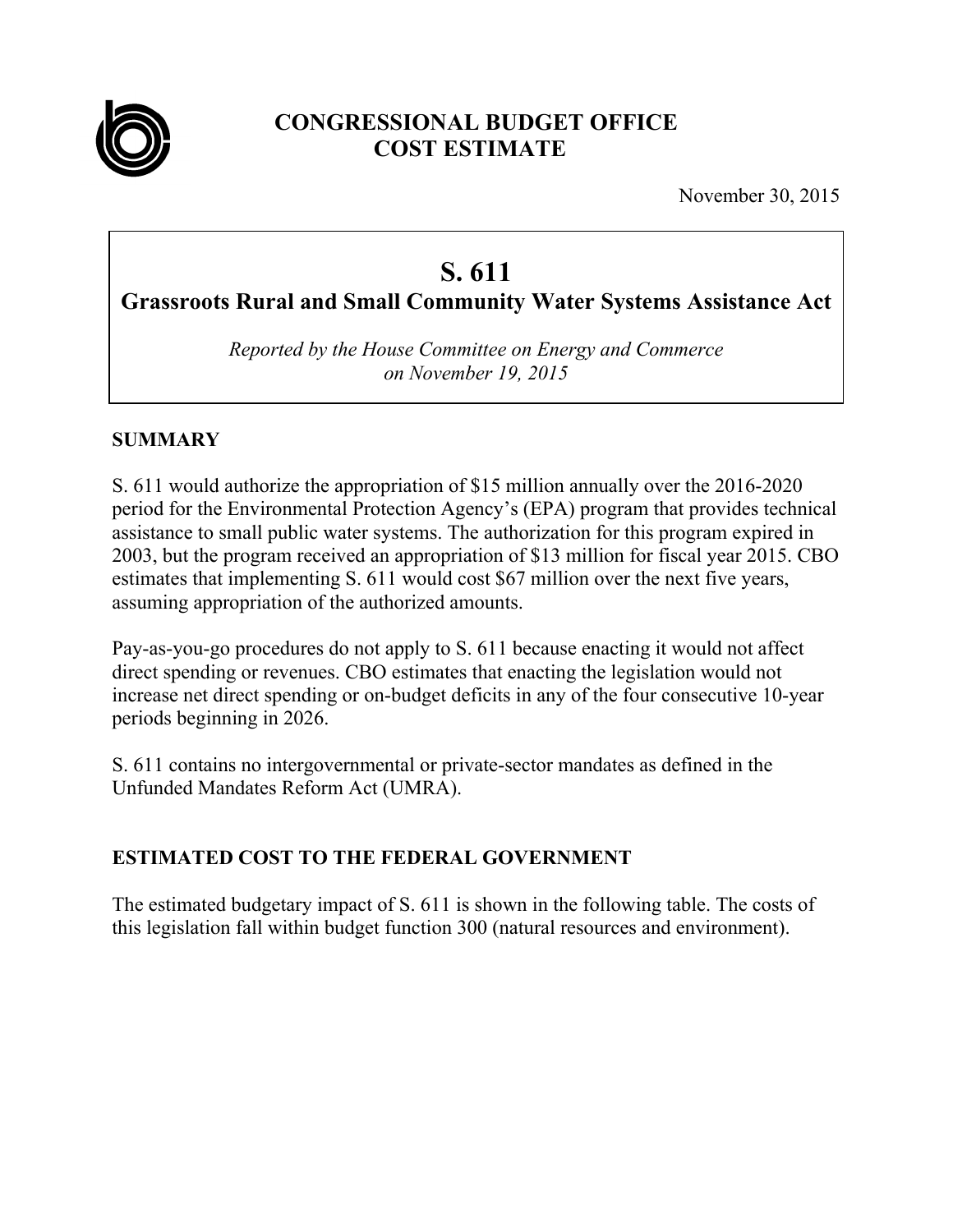|                                  |                                                     | By Fiscal Year, in Millions of Dollars |      |      |      |                  |  |
|----------------------------------|-----------------------------------------------------|----------------------------------------|------|------|------|------------------|--|
|                                  | 2016                                                | 2017                                   | 2018 | 2019 | 2020 | $2016 -$<br>2020 |  |
|                                  | <b>CHANGES IN SPENDING SUBJECT TO APPROPRIATION</b> |                                        |      |      |      |                  |  |
| Authorization Level <sup>a</sup> | 15                                                  | 15                                     | 15   | 15   | 15   | 75               |  |
| <b>Estimated Outlays</b>         | 8                                                   | 14                                     | 15   | 15   | 15   | 67               |  |

a. A full year appropriation for EPA programs has not yet been enacted for fiscal year 2016; the amounts allocated to individual programs from the partial year appropriations are not available from EPA. Consequently, this estimate includes the total authorization level for 2016, although some funds have already been provided.

## **BASIS OF ESTIMATE**

For this estimate, CBO assumes that S. 611 will be enacted near the end of calendar year 2015, that the specified amounts will be appropriated in each year starting in 2016, and that outlays will follow historical spending patterns for the technical assistance program. The legislation would authorize funding for nonprofit organizations to help small public water systems achieve and maintain compliance with national regulations and to support training and engineering evaluations of those water systems.

#### **PAY-AS-YOU-GO CONSIDERATIONS:** None.

#### **INCREASE IN LONG TERM DIRECT SPENDING AND DEFICITS**

CBO estimates that enacting the legislation would not increase net direct spending or on-budget deficits in any of the four consecutive 10-year periods beginning in 2026.

#### **INTERGOVERNMENTAL AND PRIVATE-SECTOR IMPACT**

S. 611 contains no intergovernmental or private-sector mandates as defined in UMRA. Activities authorized in the bill would help public water systems to comply with national standards for primary drinking water.